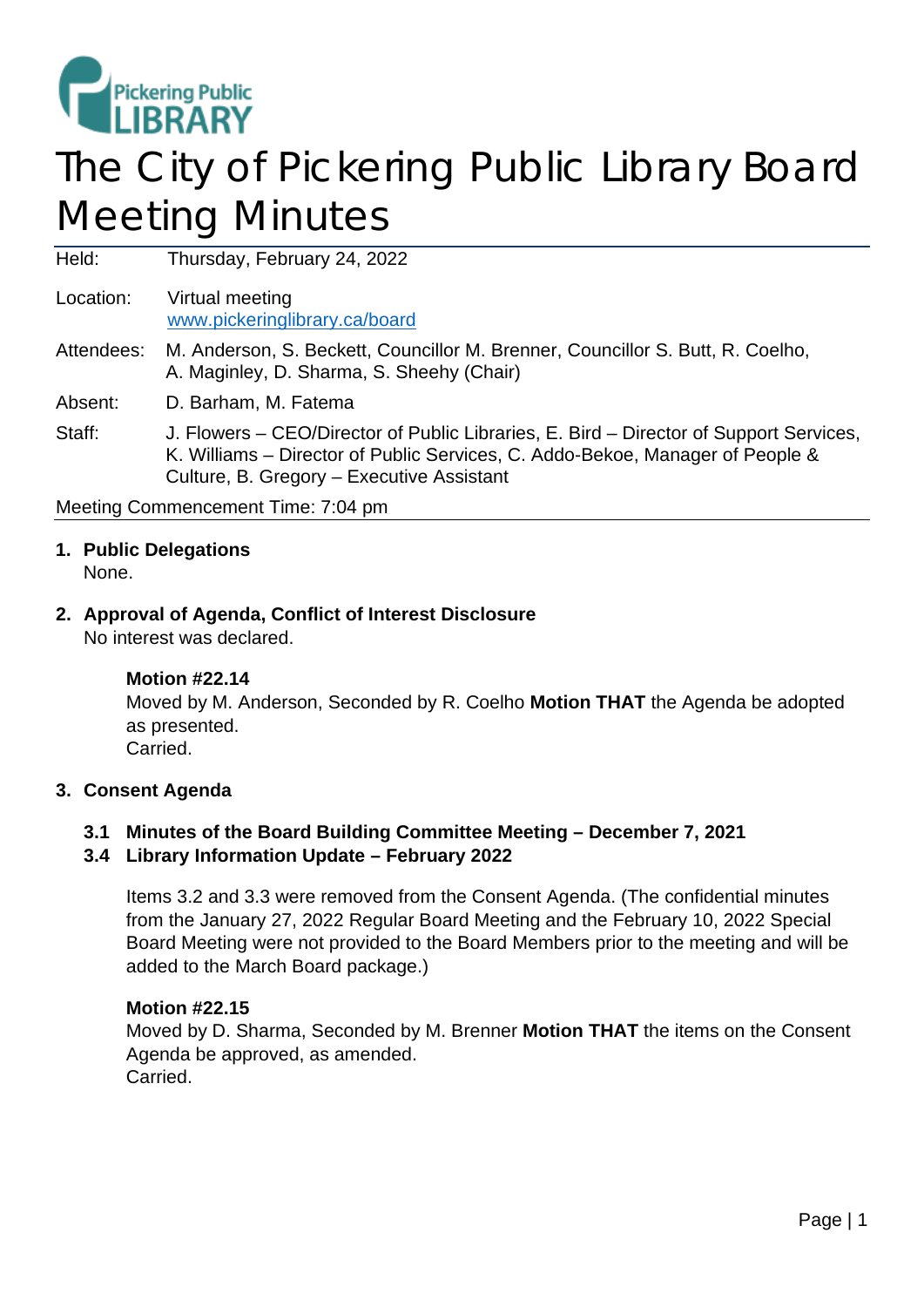## **4. Ratification of In-Camera Motion**

#### **4.1 Motion 22.11 – February 10, 2022 Special Board Meeting**

#### **Motion #22.16**

Moved by M. Brenner, Seconded by S. Butt **Motion THAT** the Board ratify Motion 22.11 passed in-camera at the Special Board Meeting held on February 10, 2022.

#### **5. Ends Discussion**

None.

#### **6. Staff Reports**

#### **6.1 Employee Recognition**

C. Addo-Bekoe, Manager of People & Culture, provided an overview of employee recognition at PPL. Presentation included past and present recognition initiatives such as formal recognition, "in-time" recognition, retirements, service awards, and the annual celebration event.

In answer to a question about families attending the annual celebration event, C. Addo-Bekoe advised that the event was planned for staff only.

In answer to a question about the Values Wall of Fame being posted on the PPL website, C. Addo-Bekoe confirmed that it is posted to the PPL intranet (SharePoint) site and offered to send a link to the Board Members if they were interested in viewing.

Lastly, in answer to a question about recognizing long serving employees, C. Addo-Bekoe indicated that retirees were invited to the annual celebration event, and monetary gifts were given. She added that departments usually organize a farewell event that could include a card or gift from the department. As a related activity, J. Flowers has begun the practice of sending emails to all staff when recognizing staff achievements, promotions, and departures.

#### **6.2 Report 01-22 ILS Database Account Maintenance 2022**

E. Bird presented the first database account maintenance report based on the recommendations of Report 05-21 presented at the October 28, 2021 Board meeting.

E. Bird explained that account balances were expunged at the end of 2021 based on criteria outlined in Report 05-21. In answer to a question about the length of time since this process had last been completed, E. Bird noted that the lack of an ongoing annual process resulted in significant amounts being expunged in this first year. Going forward, maintenance will occur on an annual basis and a report will be submitted to the Board with the total amount expunged.

## **6.3 Anti-Black Racism Working Group Update**

J. Flowers highlighted some of the discussion items and updates from the minutes of the last ABRWG meeting which were included in the package. To allow the Board to become familiar with the activities of the ABRWG, J. Flowers noted that the most recent set of the ABRWG minutes would be included in the Board package going forward. J. Flowers advised that she would be happy to answer any questions arising from these minutes or, if unable to provide an answer, will bring the questions forward to S. Yung, staff liaison for the ABRWG.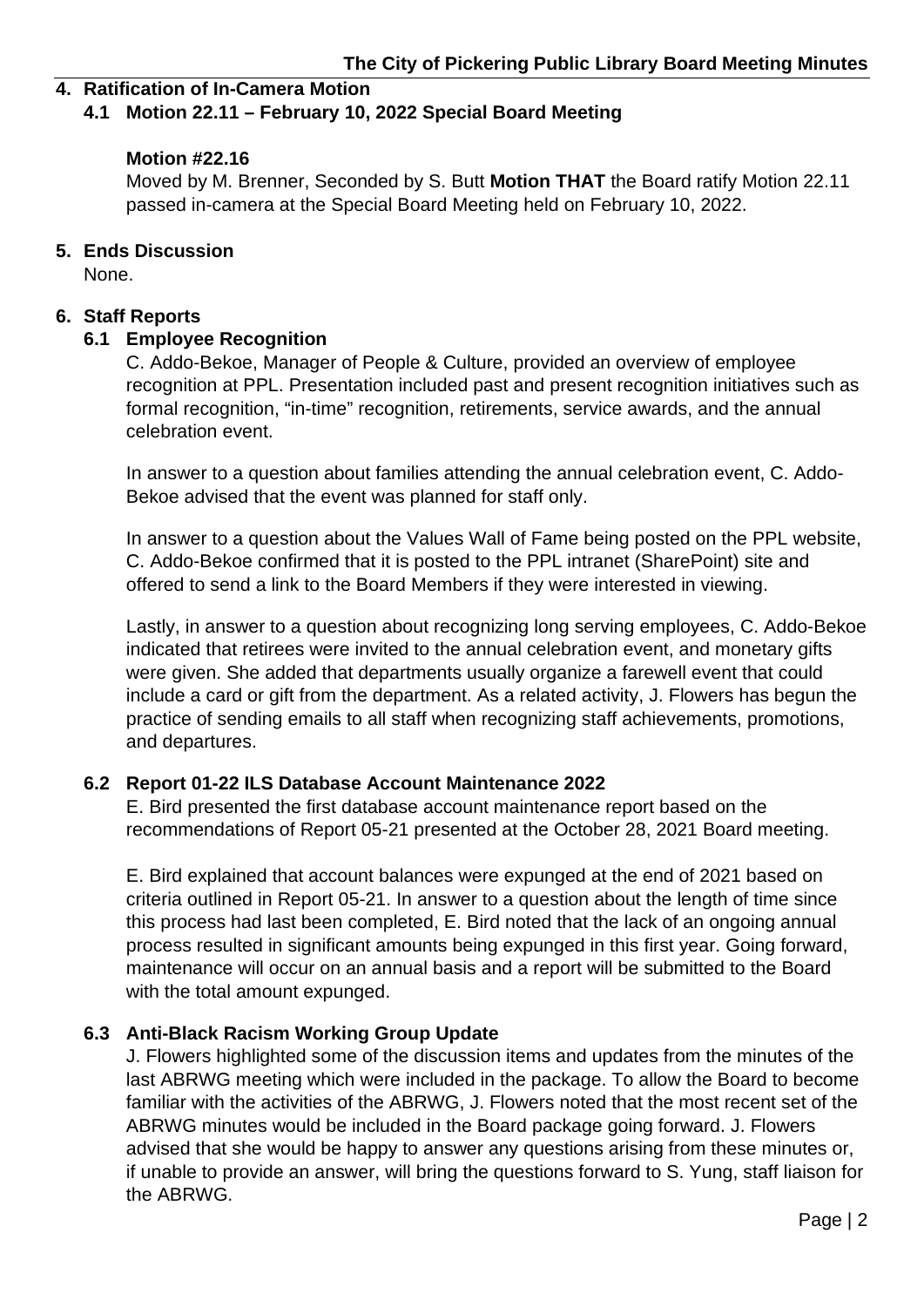With regards to the recruitment of new members, it was noted that the need for new members was largely due to members no longer eligible to volunteer usually because they moved out of Pickering. In reply to a concern expressed by Councillors Brenner and Butt about why people moving out of the area, J. Flowers advised that this was not investigated as part of a wider trend.

In answer to a question about the Black History Month events and if they were initiated by the Library or ABRWG, J. Flowers indicated that programs were initiated and run by PPL staff or community partners, adding that the ABRWG will be looking at programs and events in 2022 and there maybe ideas that come out of that review for next year.

R. Coelho enquired about the concern raised in item 6 of the ABRWG minutes regarding the Board making a motion to accept the 2021 Recommendations and 2022 Work Plan and what would happen if the Board had not accepted the documents. J. Flowers specified that the motion was to accept – not approve – the recommendations and work plan; the presentation by the ABRWG Chair at the Board meeting provided the opportunity for direct communication between the Board and the ABRWG. She added that the intent is for an arm's length relationship between the Board and the ABRWG and the Group has autonomy over their work plan, with S. Yung in place to ensure that plans are feasible, and that the Group has access to the information and context needed to make recommendations appropriate for the library.

## **6.4 2022 Budget Update**

J. Flowers provided an overview of the draft budget document scheduled to go before Council on March 17 and 18. She noted that there were some minor changes to the document since last presented to the Board in the fall of 2021.

In answer to a question regarding the cost of the Claremont washroom upgrades being shared with the community, J. Flowers noted that the library is applying for a grant to cover these costs. J. Flowers added that if the Library was not successful in obtaining the grant, the costs would be requested in next year's budget.

In answer to a question regarding any changes to the budget to reflect increased costs due to Ontario reopening post-pandemic, J. Flowers indicated that forecasting for Covidrelated costs was completed. These costs will be tracked in a separate account.

# **Monitoring Reports – Executive Limitations**

## **6.5 EL 03 Staff Treatment**

S. Beckett reported that he met with J. Flowers to discuss the EL 03 Staff Treatment policy and monitoring report. He indicated his satisfaction that both were suitably discharged.

## **Motion #22.17**

Moved by S. Beckett, Seconded by D. Sharma **Motion THAT** the Board adopt Executive Limitation 03 Staff Treatment Monitoring Report as presented; and **THAT** the Board adopt Executive Limitation Policy 03 Staff Treatment as presented, the Policy being complete, sound, and effective. Carried.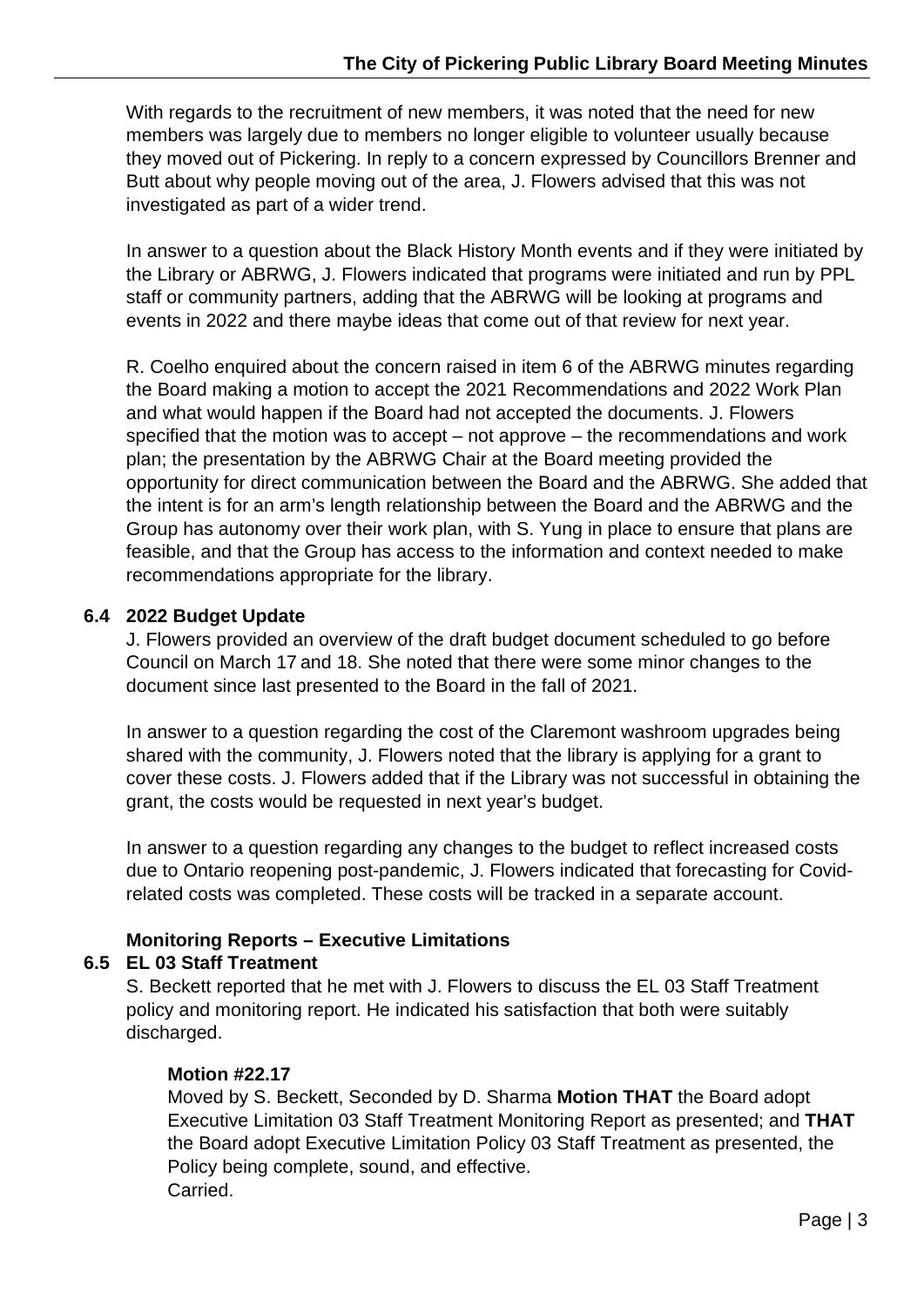## **7. Board Committee Reports**

#### **7.1 Report of the Board Building Committee**

D. Sharma reported that no committee meeting had been held. Next meeting is planned for March 10, 2022 at which an update on the City Centre project will be provided.

It was noted that a Special Council Meeting was scheduled for Monday, February 28, 2022. The purpose of meeting was to provide Members of Council and the public the opportunity to hear from the architects regarding the entire City Centre project. Meeting is for educational purposes only and no decisions will be made. J. Flowers to send the link to Board Members should they wish to virtually attend the meeting. The meeting will also be recorded and can be viewed later on the City's YouTube channel.

#### **7.2 Report of the MOU Ad Hoc Committee**

R. Coelho reported that no feedback was received on the draft MOU documents included in the meeting package. She attributed this to all the hard work done on this file by J. Flowers and E. Bird.

A draft is being finalized and will be brought forward to the City's CAO and each of the City departments for review and feedback. Once all feedback has been collected, document will go before Council. The intent is to have it ready for presentation to the current Council.

#### **8. Governance**

None.

#### **9. Board Policy Review**

**9.1** Executive Limitation Policy 09 Compensation & Benefits will be discussed at the next Board meeting. All members to review prior to the next meeting. Discussion will be led by R. Coelho.

## **10.New Business**

## **10.1 Member Community Reports**

M. Anderson reported that she will be a judge in the upcoming Science Fair being held at the Library.

R. Coelho reported that she attended the 5MFF event celebrating Black History Month and found it to be a very interesting and informative event.

S. Sheehy reported that a new board member will be recruited and has been discussing with J. Flowers plans for holding an open house for anyone interested in joining the Board. Session will be held on March 9, 2022; if any Board members are available to attend, they are asked to let J. Flowers know.

D. Sharma raised the Russian invasion of Ukraine. He wondered how the Library can provide support to our local Ukrainian community. S. Sheehy suggested a statement of solidarity could be used. It was decided to table this to the March meeting.

## **10.2 Board Committee – CEO Annual Evaluation**

S. Sheehy advised that it has been decided to strike a CEO Evaluation Committee. Committee would include the Chair, Vice-Chair, and one other Board Member. Tasks